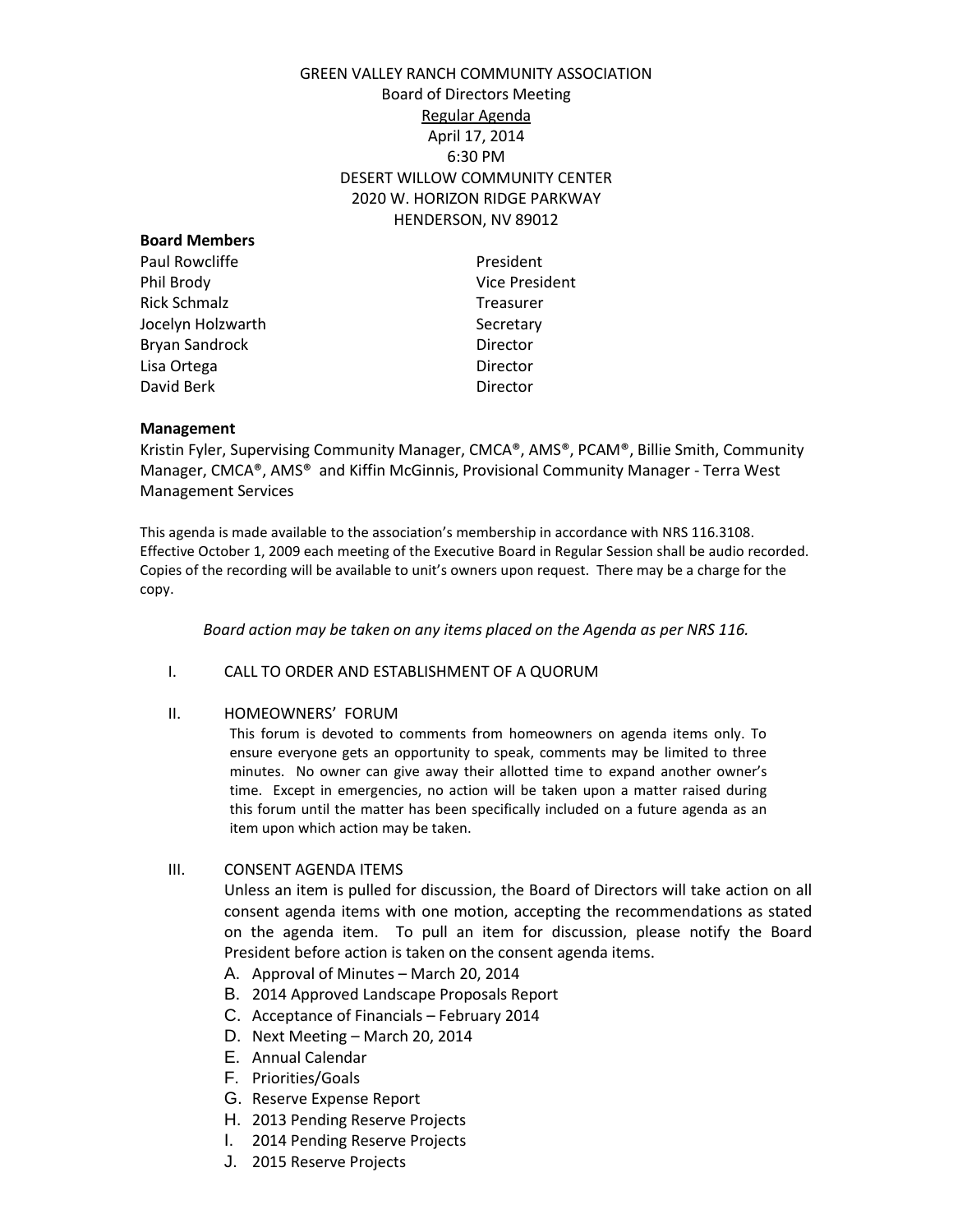- IV. FINANCIAL REVIEW
	- A. Treasurers Report
	- B. Banking and Investments Motion/Discuss/Review to approve to open new accounts and investment funds
- V. UNFINISHED BUSINESS
	- A. Painting of the red curbs Motion/Discuss/Review to approve painting of red curbs
		- 1. Bob Fix It \$0.40 per linear ft.
		- 2. Intertex \$0.85 per linear ft.
		- 3. MK House < 1,000 is \$1.00 linear ft.

1000-2000 is \$0.92 linear ft.

>2,000 is \$0.88 linear ft.

- B. Golf Cart Motion/Discuss/Review the possibility of purchasing a used golf cart
- C. Election/Transition to new Board Legal Opinion Motion/Discuss/Review on the Election opinions, date and time
- D. Seeking a firm to survey residents on various topics such as Community Events, Committee Participation, Preferred Communication Channels, Resident Satisfaction, Resident Priorities, etc. – Motion/Discuss/Review the approval of seeking a firm for survey
- E. Replace the BBQ in the parks Motion/Discuss/Review to approve the replacement of the BBQ in the parks – Reserve CID 1307.1310, 1307.1406, 1307.1706
	- 1. Bob Fit It \$228.18 each
	- 2. Intertex \$686.25 each
	- 3. MK House \$767.20 each
	- 4. Nigro \$1,310.40 each
- F. Painting of mailboxes Motion/Discuss/Motion to get bids or have handyman paint the mailboxes
- G. Fence Painting Only from Green Valley Parkway to Coronado Center Motion/Discuss/ Review to approve the painting of the fence (CID 207 – missing location in reserve study)
	- 1. Intertex \$8,245.00
	- 2. Nigro -\$6,504.00
	- 3. MK House \$6,071.00
- H. Repair and Painting Phase 1 (Reserve Study Item) Motion/Discuss/Review to approve of repair and painting of Phase 1 – Reserve CID 208.1006
	- 1. Nigro no bid
	- 2. RSI Builders \$86,267.00/\$92,510.00
	- 3. Intertex \$118,859.00
	- 4. GB Group \$139,950.00
	- 5. MK House \$69,115.00
	- 6. Keystone no bid

I. Paint the gazebo at Scarlet Sunset (Reserve Study Item) –

Motion/Discuss/Review to approve of painting of the gazebo – Reserve CID 201.2006

- 1. Nigro no bid
- 2. Bob Fix It \$425.00
- 3. Intertex \$995.00
- 4. MK House \$1,610.00
- 5. Unforgettable \$1,050.00
- 6. New Age no bid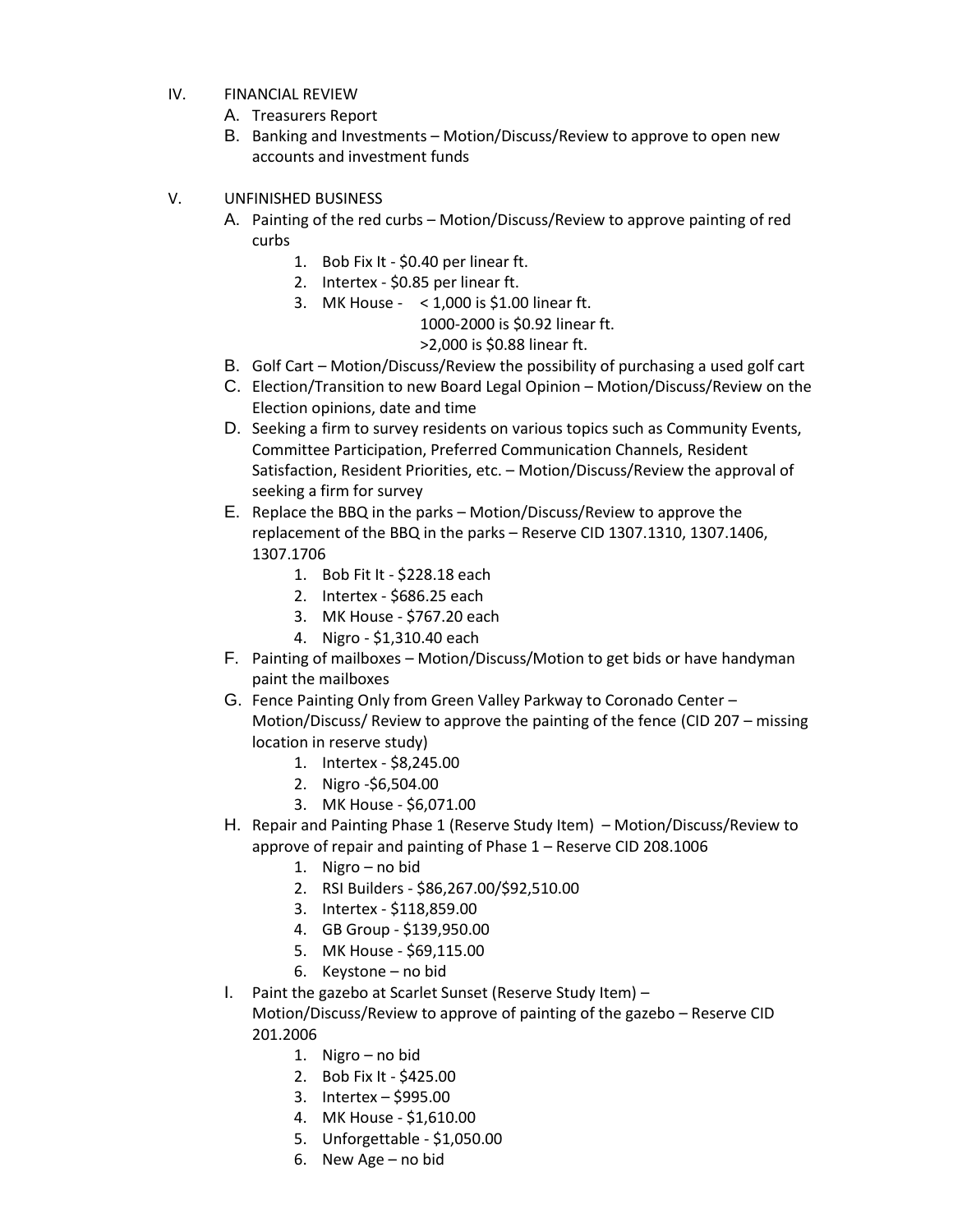- 7. 5 Star no bid
- J. Playground safety padding repair and reseal (Reserve Study Item) Motion/Discuss/Review to approve of repair and reseal of the safety padding – Reserve CID 1303.1105, 1303.1206, 1303.1404, 1303.1508, 1303.1603, 1303.1803 and 1303.2104

- 1. MK House \$6,476.92
- 2. Intertex \$15,105.00
- 3. Park Pro \$7,248.04
- 4. Creative Play \$14,358.36
- 5. Evans no bid
- 6. Tot Turf no bid
- 7. Moon Sun no bid
- K. Sidewalk inspections Motion/Discuss/Review to approve of inspection of sidewalks
	- 1. Terra West Management Service \$973.75mo./\$973.75qtr.
	- 2. MK House \$1,792.00mo./\$3,860.00qtr.
	- 3. Intertex no bid
	- 4. Bob Fix It no bid
- L. Sidewalk Repairs Motion/Discuss/Review to approve of maintenance to the Association's sidewalk – Reserve CID 601.1013
	- 1. Intertex Grind \$1,600 up to 42LF/\$9.00 per LF over 42 LF Replace - \$1,500 up to 6 panels/\$9.00 per LF over 9 panels
	- 2. MK House Grind \$13.75 per LF
		- Replace \$11.48 per LF
	- 3. Artcon no bid
	- 4.  $J & J no$  bid
	- 5. Preferred Concrete no bid
	- 6. Resurfacing of NV no bid
	- 7. Sunland Grind \$1,165 up to 40LF/\$29.00 per LF over 40 LF Replace - \$1,165 up to 125 sq ft/\$8.05 per sq ft over 125
	- 8. Ultimate Concrete no bid
- M. Playground equipment Inspection Motion/Discuss/Review the opening of sealed bids and possible approval of monthly/quarterly inspections of the playground equipment
- N. Landscape Consultant Motion/Discuss/Review the opening of sealed bids and possible approval of Landscape Consultant – Assessment
- O. RFP for Amargosa Trail from Coronado Center to Green Valley Parkway including the southwest corner of Cozy Hill – Motion/Discuss/Review to approve the RFP for the Amargosa Trail from Coronado Center to Green Valley Parkway including the southwest corner of Cozy Hill
- P. May  $17^{th}$  2014 Breakfast Motion/Discuss/Review the approval of the breakfast and cost
- Q. Elimination of Statement under certain reasons Motion/Discuss/Motion to approval of the elimination of statements for zero balance, credit balances and ACH homeowners
- R. 2013 Community Manager Compensation and Salary Survey Motion/Discuss/Review the approval of purchase of the book of 2013 Community Manager Compensation and Salary Survey
- S. Architectural Review Committee and Water Use Sub Committee Charter, Architectural Review Committee Charter and Water Use Committee Charter – Motion/Discuss/Review to approve the Architectural Review Committee and Water Use Sub Committee Charter or the Architectural Review Committee Charter and Water Use Committee Charter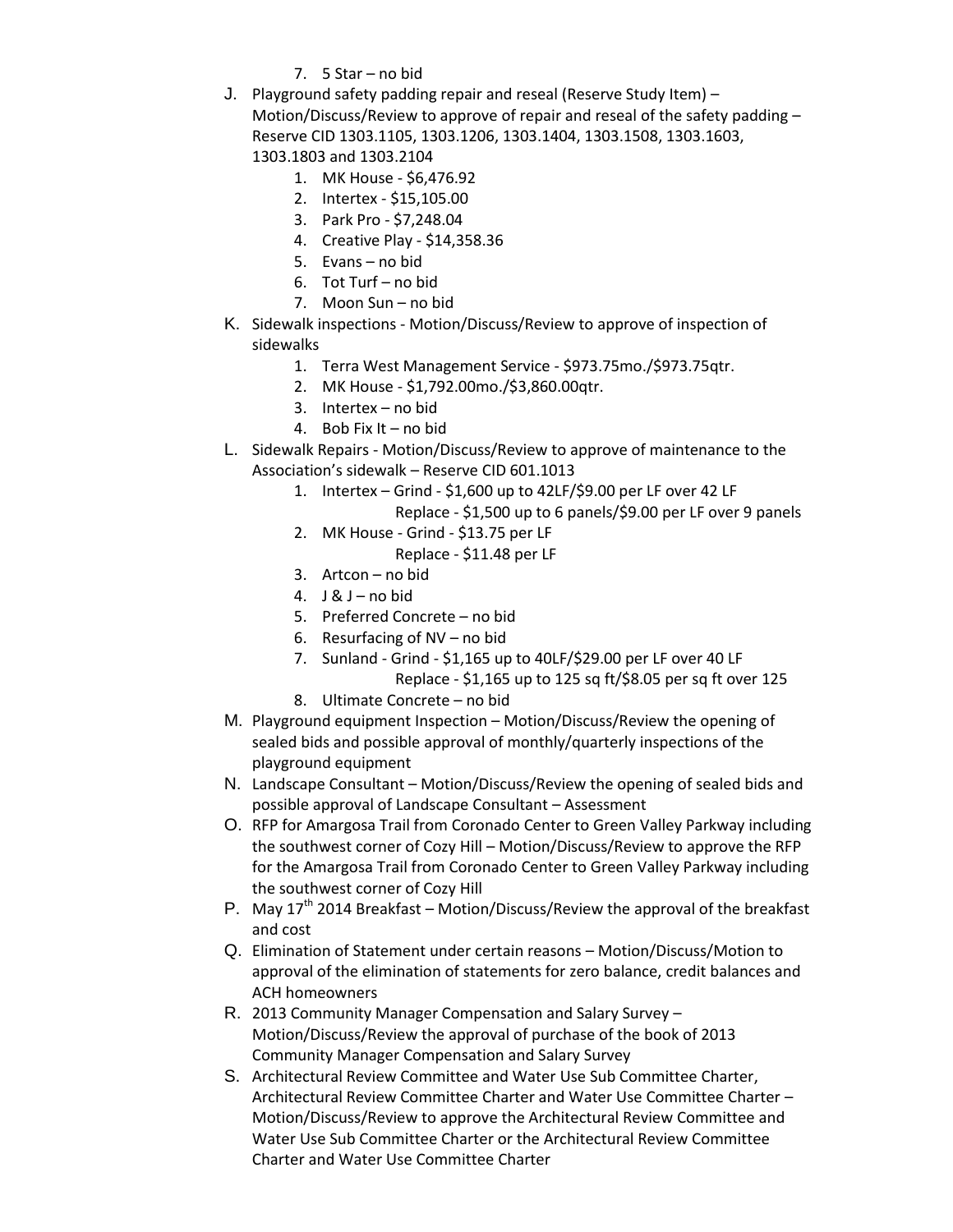- T. New Income/expense report Motion/Discuss/Review to correct formatting of Income Statement available on TW Portal and Income Statement presented to Board and Homeowners so that it matches the formatting of the budget ratified by the homeowners
- U. Update on Closing of the Financials Update of the closing of the financials
- V. Update on the management RFP

# VI. NEW BUSINESS

- A. The Estates installation of security camera and pole Motion/Discuss/Review to approve/deny the installation of the security camera and pole
- B. UNLV Landscape Architectural cost Motion/Discuss/Review to approve the cost of \$165 for soil and plant tissue fertility analyses for the class project
- C. Board Meeting Food and Beverage Motion/Discuss/Review alternative ideas of the food and beverage allotments
- D. RFP for Desert Shadow Trail Motion/Discuss/Review to approve the RFP for south side of Desert Shadow Trail
- E. Monument Repair at Richmond Terrace Motion/Discuss/Review to open sealed bids and possible approval of proposal to repair monument
- F. GB Group Change Order- Motion/Discuss/Review of the change order in the amount of \$1,568.00
- G. Board and Management Process and Procedures regarding Accounting Motion/Discuss/Review to create a policy of a process/procedures in regards to accounting
- H. Contracts with Vendors Motion/Discuss/Review the approval effective immediately all new awards/contracts to vendors will include the identification of a single board member, as well as the management company, as sole contacts to that vendor, should the identified board member no longer serve on the board or wish to serve as the contact, the board president will name a replacement.
- I. CAI books Motion/Discuss/Review the approval of purchasing 2 books for the committees, board and management totaling in \$600

### VII. INFORMATIONAL/UPDATES

- A. Update of electrical engineer on Motion/Discuss/Review to approve site plan to bid out electrical work
	- 1. installing lighting on the trail across from Friendship Park
	- 2. Repairing the lighting at the rest stops, palms and trails south side of Paseo Verde
- B. Asphalting the trail across from Friendship Park Update
- C. Drinking Fountain Update
- D. Friendship Park Basketball Court
- E. Benches and Tables at Multigenerational Center
- F. Cozy Hill Park padding
- G. Replace the playground equipment and padding at Friendship Park-Motion/Discuss/Review to postpone pending playground equipment choose – Reserve CID 1301.1305 and 1302.1306 – June Meeting
- VIII. COMMITTEE REPORTS
	- A. Newsletter/Website/Web Portal
	- B. Landscape
	- C. Architectural
	- D. Social